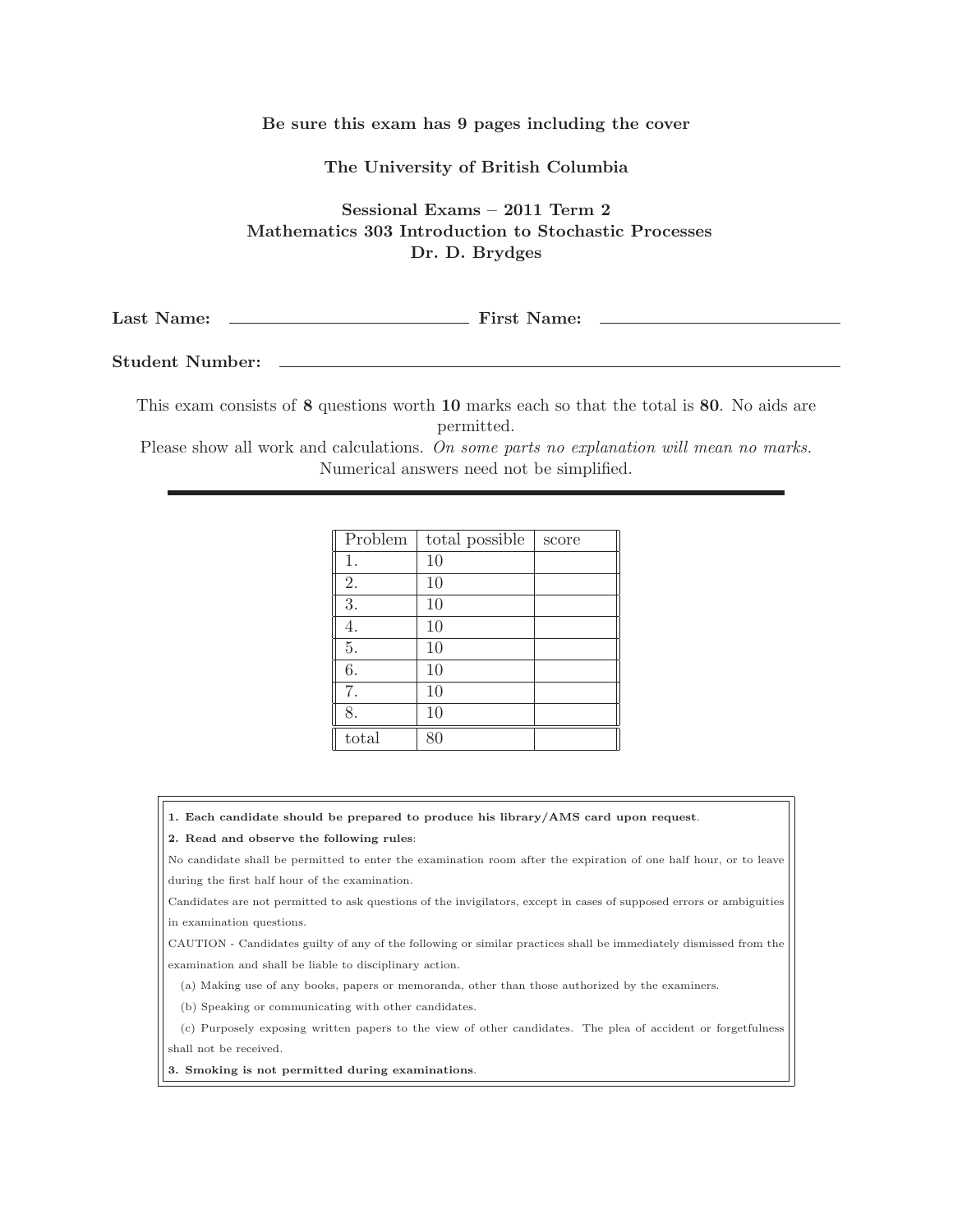1. Consider the Markov chain  $(X_n, n = 1, 2, ...)$  whose seven states and transitions of positive probability are as indicated in the diagram.



(3 points) (a) What are the communicating classes?

(1 points) (b) Does this Markov chain have a stationary distribution? Briefly explain.

(1 points) (c) Suppose  $X_0 = 1$ . Does  $\lim_{n \to \infty} P_{i,j}^n$  exist when  $i = 1$ ? Briefly explain.

(3 points) (d) Define the period of a state and use your definition to determine the periods of the recurrent states.

(2 points) (e) Suppose  $\mathbb{P}(X_0 = i) = \rho_i$  for every state i where  $\rho_i$ ,  $i = 1, 2, ..., 7$  are given probabilities. Give a formula for  $\mathbb{P}(X_1 = 7)$  in terms of  $\rho_i$  and the transition probability matrix  $P_{ij}$ .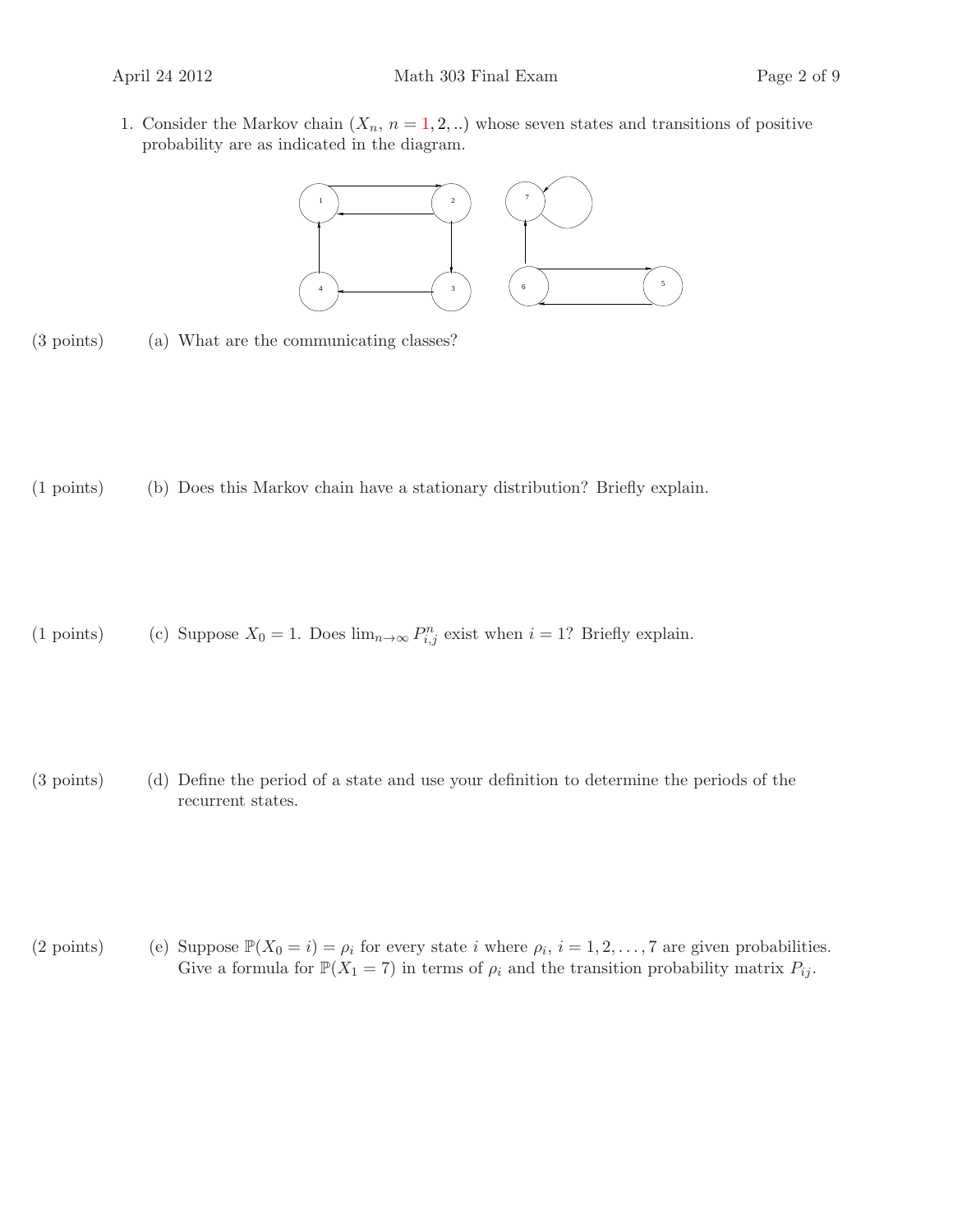- 2. A soap opera has N characters. In each episode some are evil and the others are good. Before making each episode the director tosses a coin which has probability  $p$  of showing heads. If the result is heads then a character is chosen at random and, if evil, becomes good, if good, remains good; if the result is tails then a character is chosen at random and, if good, becomes evil, if evil, remains evil. For  $n = 1, 2, \ldots$ , let  $X_n$  denote the number of good characters in episode *n*. For  $n = 0$  set  $X_n = 0$ .
- (2 points) (a) Draw the transition diagram of the Markov chain  $(X_n)_{n>0}$  when  $N=4$ , showing the transitions of positive probability. You need not insert the probabilities.

(3 points) (b) Find the nonzero transition probabilities  $P_{ij}$ .

(5 points) (c) This soap opera has run for a very long time. Find, as a formula involving the number of characters N, the proportion of episodes in which there are exactly two good characters. What is the answer for  $N = 2$ ?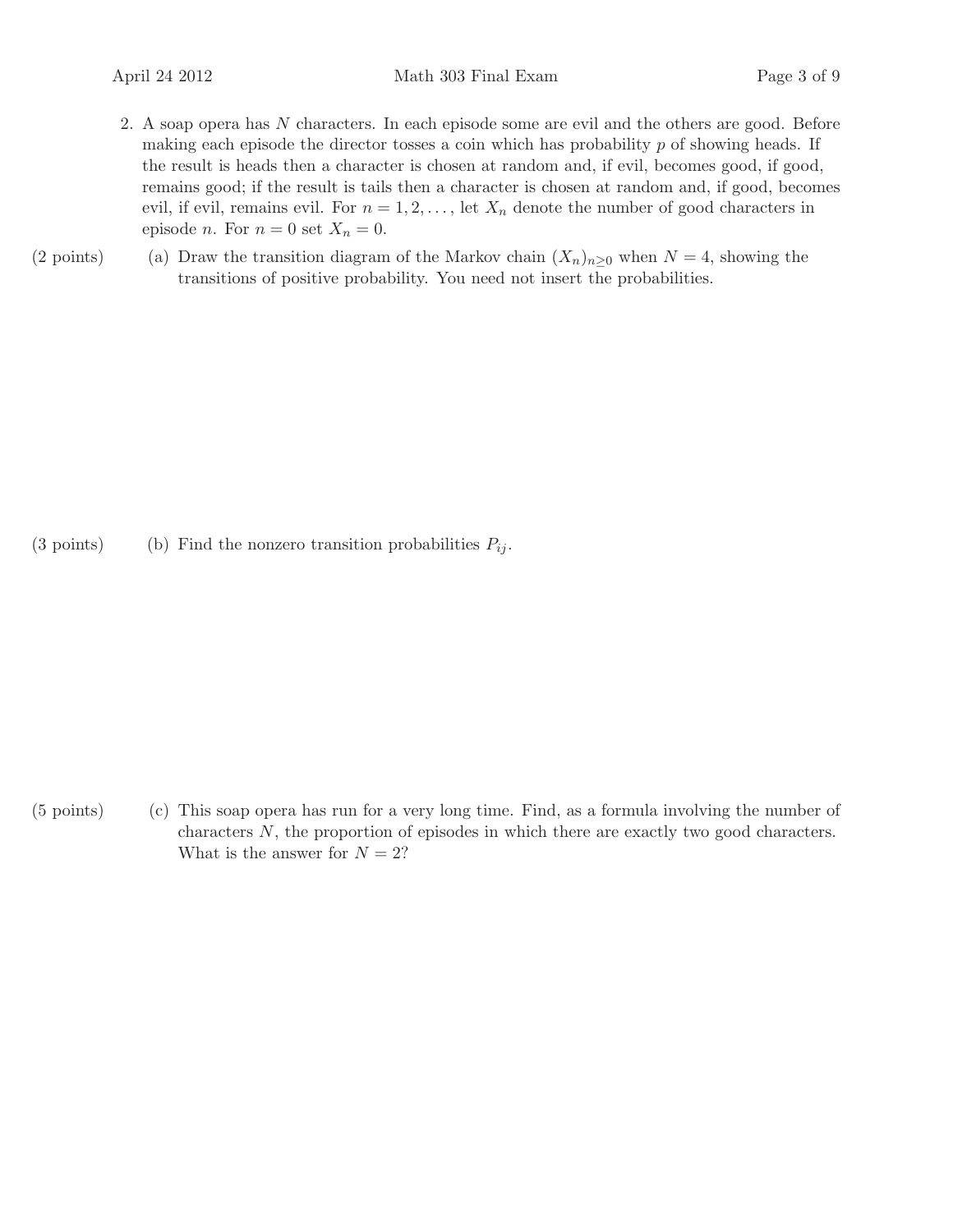- 3. An urn contains four balls, which can be black or white. At each time  $n = 0, 1, 2, \ldots$  a ball is chosen at random from the urn and replaced by a ball of the opposite colour.
- (3 points) (a) What does it mean to say that a state is positively recurrent? Are all the states in this Markov chain positively recurrent?

(2 points) (b) For this Markov chain, running forever, all four balls are white for  $\frac{1}{16}$  of the times. If we start the sytem in the state where all the balls are white, what is the expected time before they are again all white?

(5 points) (c) Initially there is one white ball and three black balls. What is the probability that they all become white before they are all black? (Hint. Gamblers ruin.)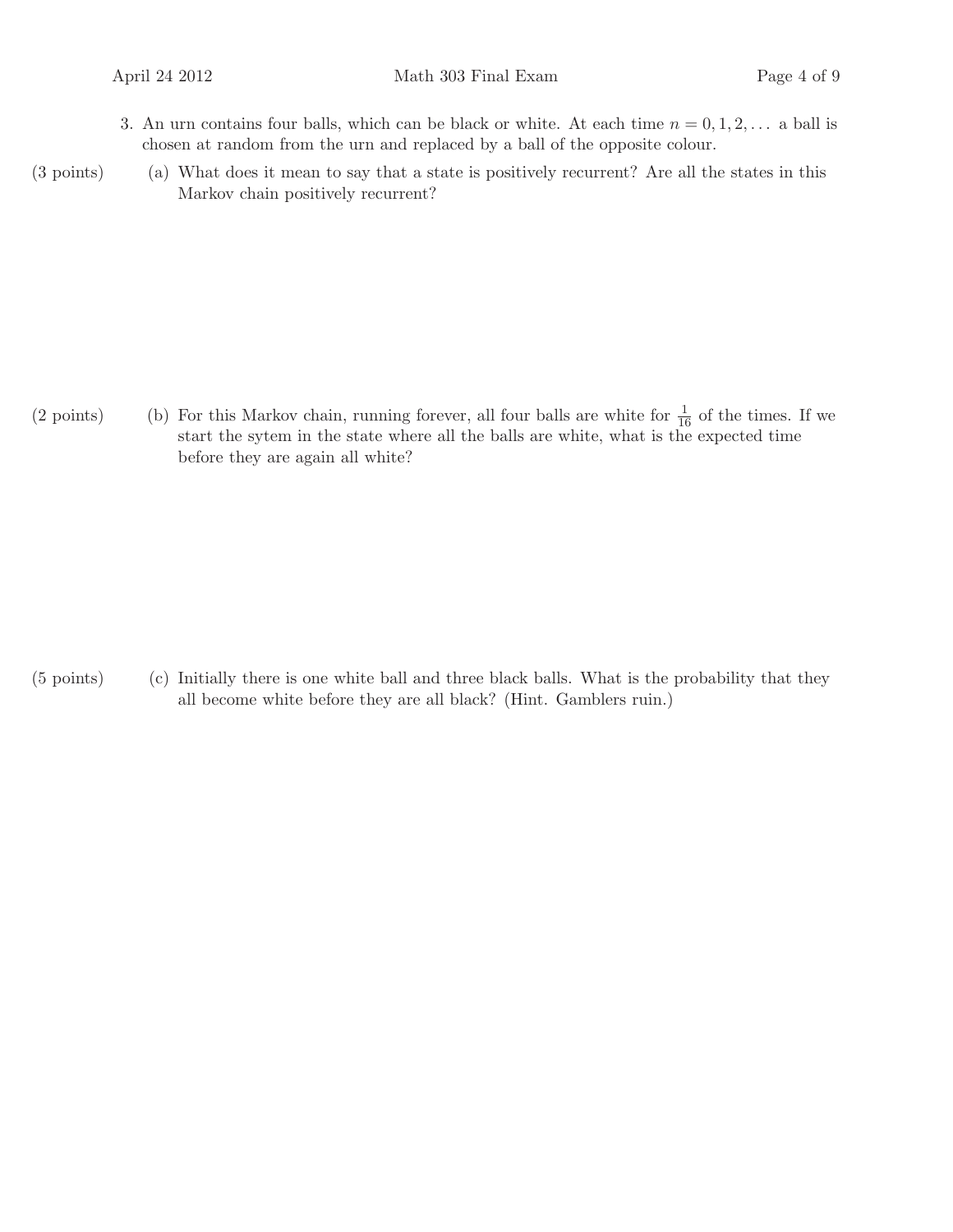- 4. Let  $S_n$  be the position at time n of symmetric simple random walk on  $\mathbb Z$  with  $S_0 = 0$ .
- (4 points) (a) Thinking of steps to the left and the right what is the formula for  $\mathbb{P}(S_{2n} = 0)$  in terms of n?

(2 points) (b) Let  $N = \#\{n : S_n = 0\}$  be the number of visits to the origin. State and prove the formula that relates  $\mathbb{E}N$  to  $\mathbb{P}(S_n = 0)$ . Hint. Indicator functions.

(2 points) (c) Define what it means for state 0 to be recurrent. What is the relation to  $\mathbb{E}N$ ?

(2 points) (d) Prove that the origin is recurrent.  $(n! \sim \sqrt{2\pi n} n^n e^{-n})$ .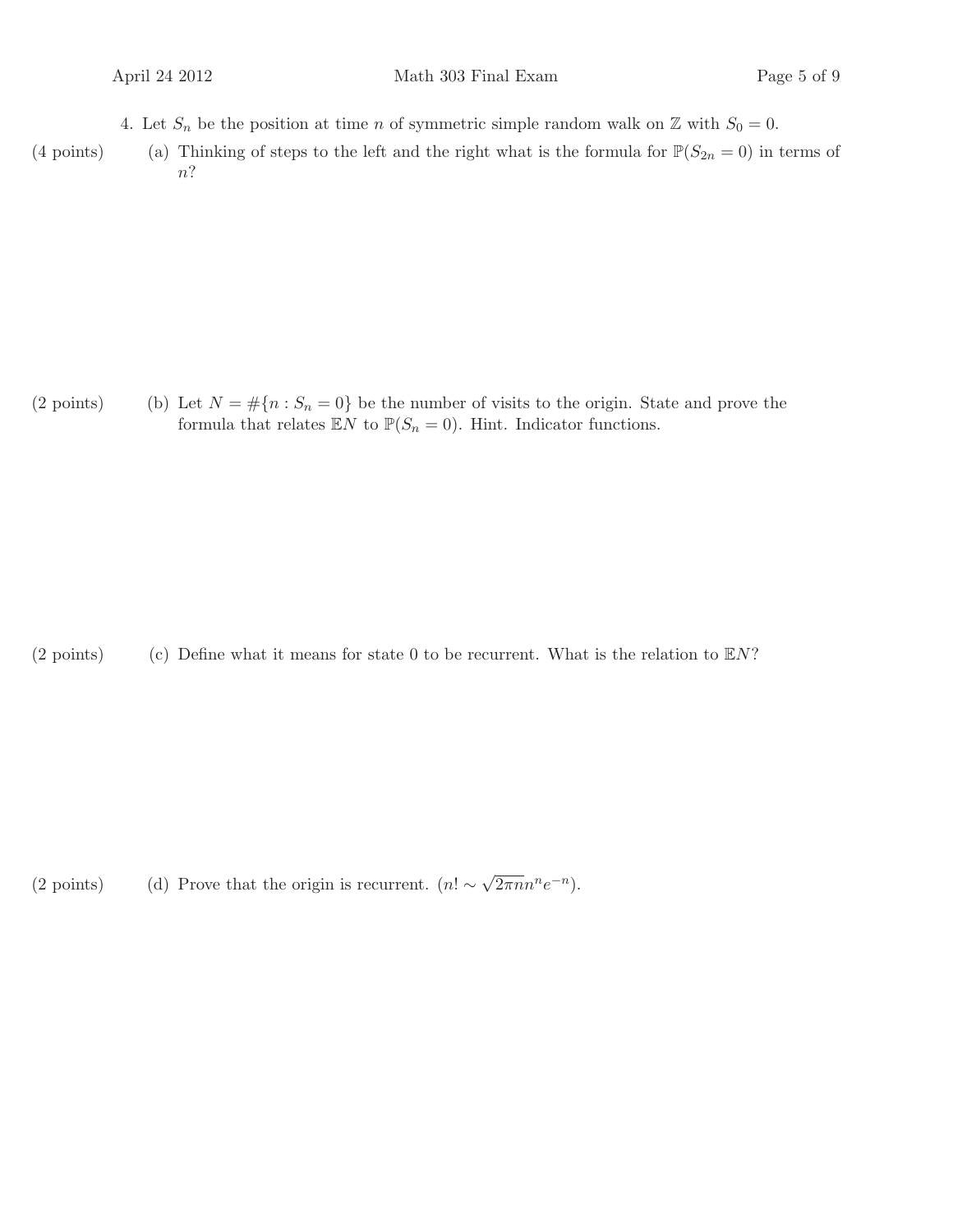- 5. Bacteria reproduce by cell division. In a unit of time, a bacterium will either die (with probability  $\frac{1}{4}$ ), stay the same (with probability  $\frac{1}{4}$ ), or split into 2 bacteria (with probability  $\rm \tilde{2}$  $\frac{2}{4}$ ). Interpret this as a branching process. Let  $Z_n$  be the number of bacteria at time  $n = 0, 1, 2, \ldots$  and let  $G_n(s)$  be the generating function for  $Z_n$ .
- (2 points) (a) Suppose initially there is only one bacterium. Find  $G_1(s)$  as a function of s.

(4 points) (b) Suppose initially there is only one bacterium. Find  $G_2(s)$  as a function of s.

 $(2 \text{ points})$  (c) Suppose that initially there are 100 bacteria. What is the expected number in generation  $\overline{n}$ .

 $(2 \text{ points})$  (d) Suppose that initially there are 100 bacteria. What is the probability that the population goes extinct.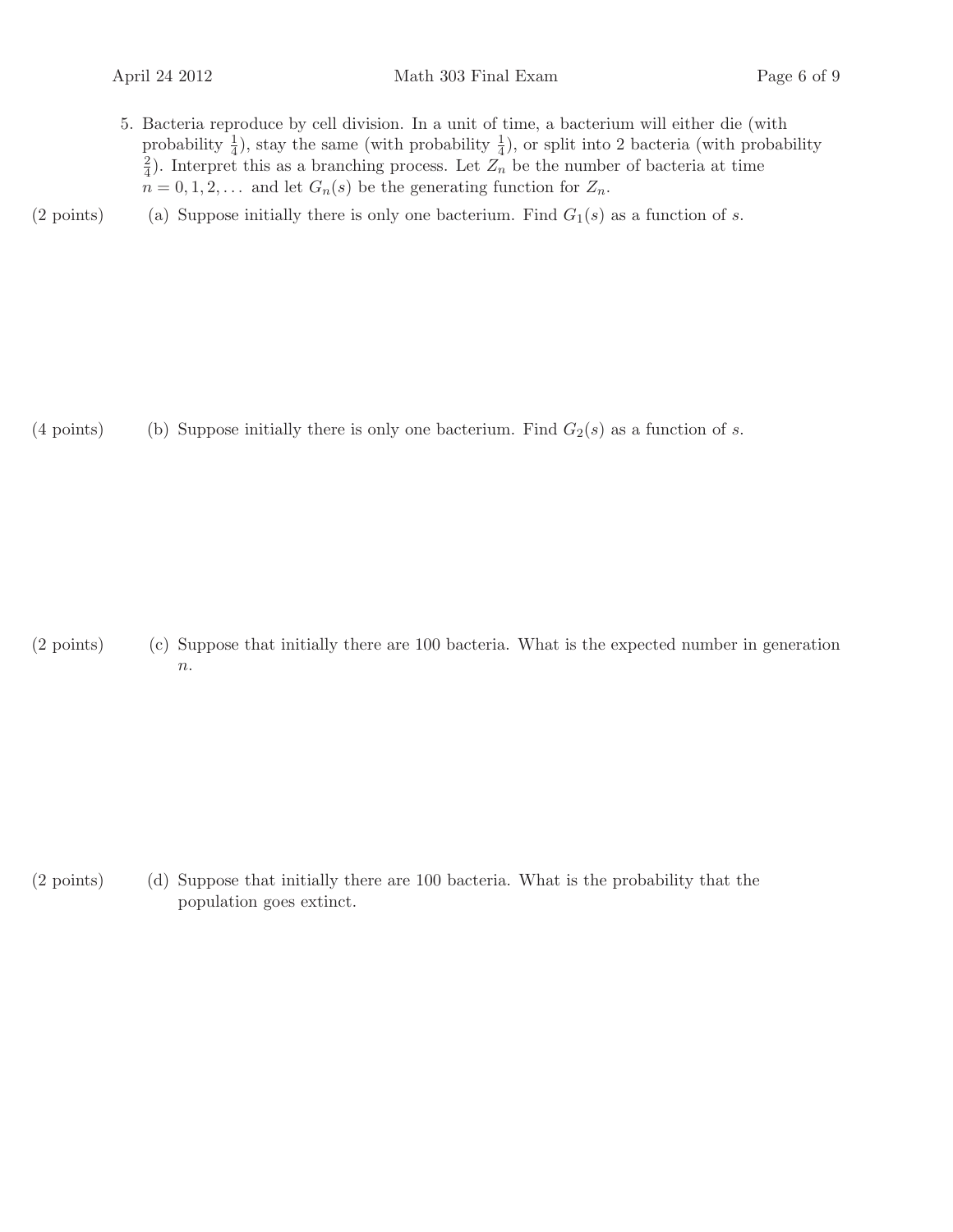(5 points) 6. (a) One of the standard definitions of a Poisson process  $N(t)$  of rate r, involves a statement about  $N(s+h) - N(s)$  when h is small. Write out this definition explaining the meaning of terms in it such as increment and  $o(h)$ .

(2 points) (b) Suppose that crimes in a large city occur according to a rate r Poisson process  $N(t)$ . For each crime, the criminal responsible for the crime is sent to prison with probability 1/5. Ignoring the delay between the crime and the beginning of the prison sentence, what process  $P(t)$  describes the arrivals of new prisoners? What assumption not yet mentioned are you making?

(3 points) (c) Partly justify your answer in part (b) by showing that  $P(t)$  satisfies a  $N(s + h) - N(s)$ axiom as in part (a).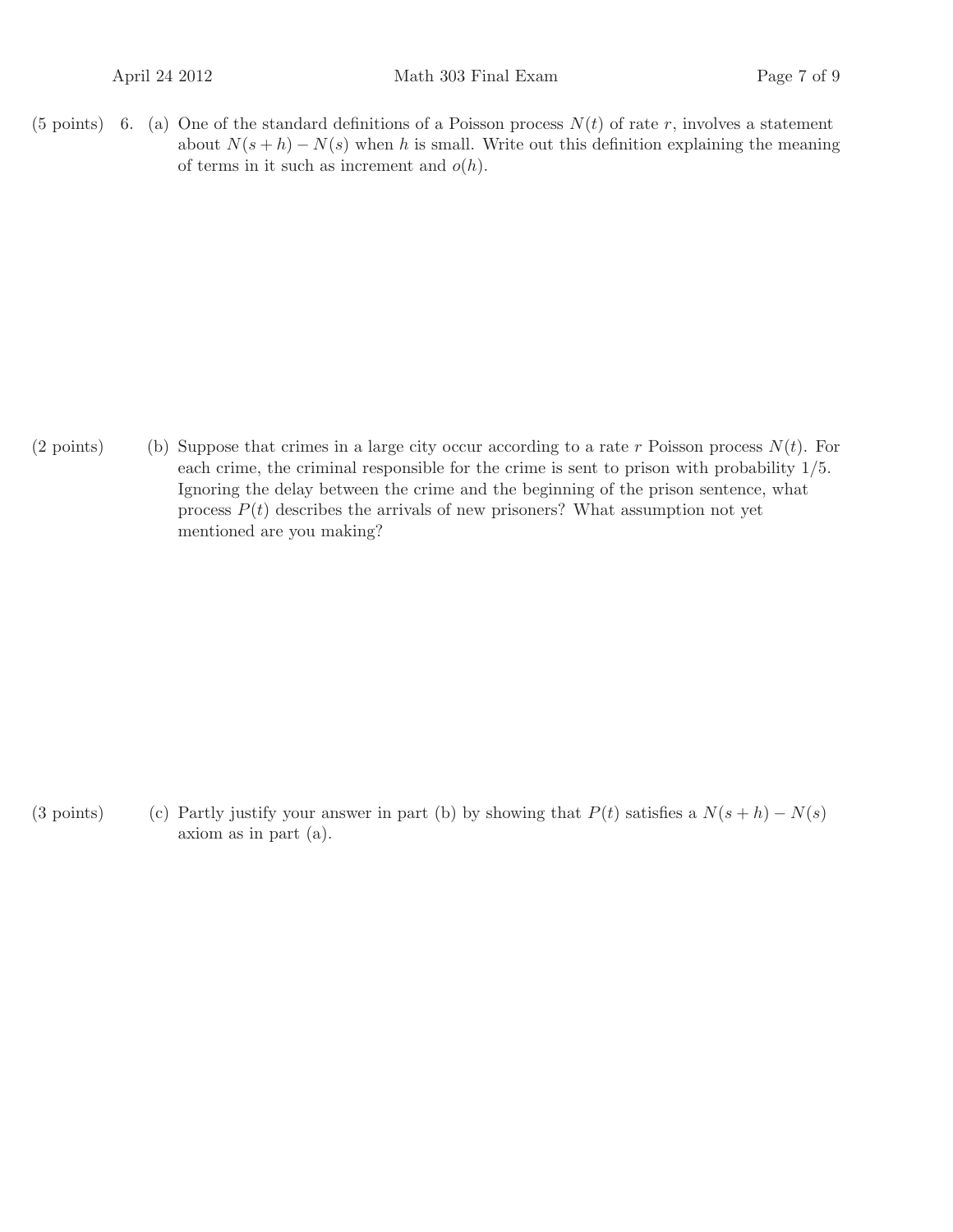7. Blackbirds come to a bird feeder according to a Poisson process  $B(t)$  with rate b per hour; robins come to the same bird feeder according to an independent Poisson process  $R(t)$  with rate r per hour.

 $(4 \text{ points})$  (a) What is the probability that exactly four birds arrive between 12 and 12:30pm?

 $(2 \text{ points})$  (b) Exactly one bird arrived during the first hour. What is the probability that it actually arrived during the first quarter of an hour.

(2 points) (c) Suppose that the first robin arrives at time  $S_1$  and the second robin arrives at time  $S_2$ . What is the probability that  $S_2 > 4S_1$ ?

 $(2 \text{ points})$  (d) What is the probability that exactly one blackbird arrives before the first robin?  $(\int_0^\infty t^n e^{-at} dt = n! a^{-n-1}).$